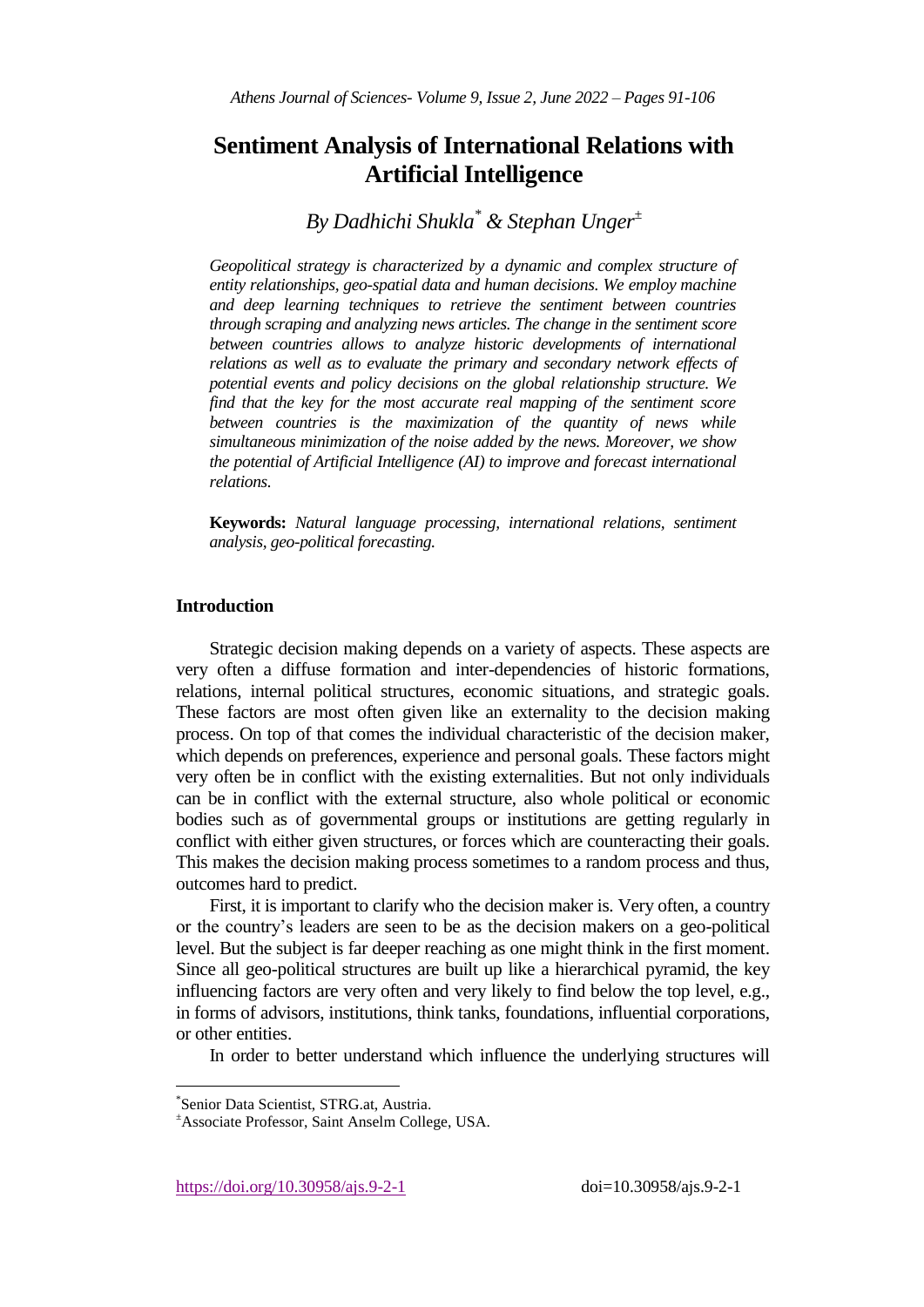have on the leader's final decision, it is often very useful to be able to model the goals and preferences of each of these entities separately, as well as the structure of their relationship to each other, including their significance and relevance in the decision making process.

The problem is that with the increasing granularity of the sub-structure, the signals become more and more uncertain, or disturbed, meaning that institutional choices or preferences for certain decisions will vary increasingly the more individual factors are considered. On top of that comes that at a certain point it not only gets too complex to model the individual inter-relationships but also too diffuse and the marginal utility of the gained insights decrease.

Therefore, it makes sense to follow a certain high-level approach for modeling purposes. Nevertheless, underlying factors should be comprised and available to the system according to their relevance and significance to the overall decision making process.

An important point to stress is the factor that in a globalized world, political structures face a layover of independent structures, which can be seen as external, or hybrid structures, such as international organizations such as the United Nations, Warsaw Treaty Organization, North Atlantic Treaty Organization (NATO), etc. This means that the analysis of the individual actors, e.g., countries, must be conducted under the light of the interweaving of international Non-Governmental Organizations (NGOs) with national entities.

In this paper we apply Natural Language Processing (NLP), entity classification, and sentiment analysis to major geo-political news headlines involving countries to map geo-political relationships between countries. We then construct and feed a network structure with the extracted sentiment values and conduct several tests for reliability and robustness. Our key hypothesis is that the sentiment of news articles is a valid measure of the relationship between two countries. Furthermore, the sentiment analysis between two countries allows to deduct a network sentiment structure in such a way that it reflects reality. This in turn allows to conduct predictions about future relationship developments between countries.

In the literature, research on NLP and text mining is being conducted on several levels, from conceptual/theoretical modeling to technical optimization. One common denominator amongst most recent literature is its reference to artificial intelligence and machine learning. Fehlmann and Kranich (2019) analyze how AI systems can be tested, depending on the system's goals and objectives. Razek (2021) investigates the theoretical interdependence between the two evaluation notions of operational observation and mathematical modeling, two concepts which are crucial in the fundamental conception of an NLP machine learning framework. He finds that mathematical modeling needs operational observation simply to be credible and that the second needs the first for deeper research.

Other, more technology-applied approaches extend regular NLP frameworks and incorporate new database structures which allow faster accessing and processing of generated data, i.e., Burdack et al. (2018) introduce a specialized, lightweight in-memory database management system which perfectly fits to the characteristics of time series sensor data. They show that time series sensor data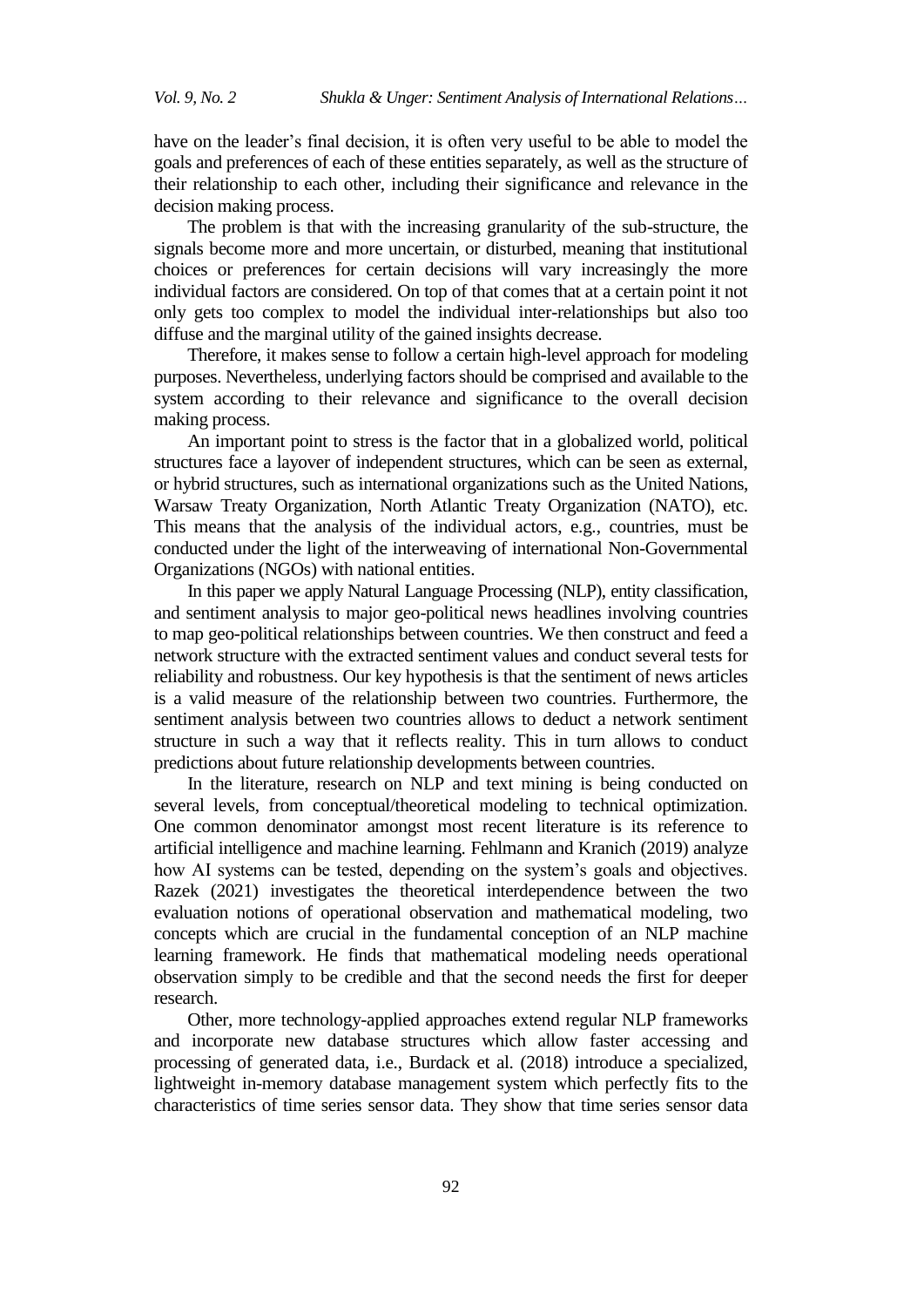can be stored efficiently using a new table structure. Their storage logic leads to an efficient data access of the compressed in-memory data structure, thus, every reporting or analysis task accesses the data efficiently and fast.

Regarding the theoretical analysis of International Relations there exist several approaches to geo-political decision making analysis and prediction. A key-fundamental analysis of the different approaches is presented by Allison Graham (1971), who distinguishes three different types of models, which are used by most analysts to explain and predict the behavior of national governments: 1. The Classical model (the rational actor model), 2. The Organizational Process model, and 3. The governmental (bureaucratic politics model).

All these types of theoretical models can nowadays be learned and trained in AI models using NLP and text mining techniques, paired with game theoretical models. Traditionally, learning has been studied either in the unsupervised paradigm (e.g., clustering, outlier detection) where all the data are unlabeled, or in the supervised paradigm (e.g., classification, regression) where all the data are labeled (Zhu and Goldberg 2009). Named entity classification problems have been studied by various researchers and is an ever increasing topic. Collins and Singer (1999) show that the use of unlabeled data can reduce the requirements to train a classifier for unlabeled data by making use of the leverage of natural redundancy in data. Yogatama et al. (2015) use embedding methods for fine grained entity type classifications and show that these outperform state-of-the-art methods on benchmark entity classification data sets. Niu et al. (2003) apply a bootstrapping approach to named entity classification and show that this method approaches supervised name entity performance. Cimiano and Voelker (2005) address the unsupervised classification of named entities with regard to large sets of classes which are specified by a given ontology.

We use the FLAIR NLP framework, provided by Akbik et al. (2019), to facilitate training and distribution of state-of-the-art sequence labeling, text classification and language models, which provides an interface for conceptually very different types of word and document embeddings.

For context-dependency we use Bidirectional Encoder Representations from Transformers, or short-called: BERT (Alammar 2019), which is an open-source neural network-based technique for natural language processing pre-training. It is a major force behind Google Search.

The contribution of this paper to the existing literature is the application of NLP and sentiment analysis to geo-political news in order to evaluate and predict geo-political sentiment. We are the first to our knowledge who apply NLP and sentiment analysis to country classifications.

In the next section we give an overview about our system architecture and explain the data and methodology we use. Then we present the results obtained from our sentiment analysis. Following, we discuss the limitations of geo-political sentiment analysis and afterwards we provide an outlook about future developments. Finally, we conclude in the Conclusions section.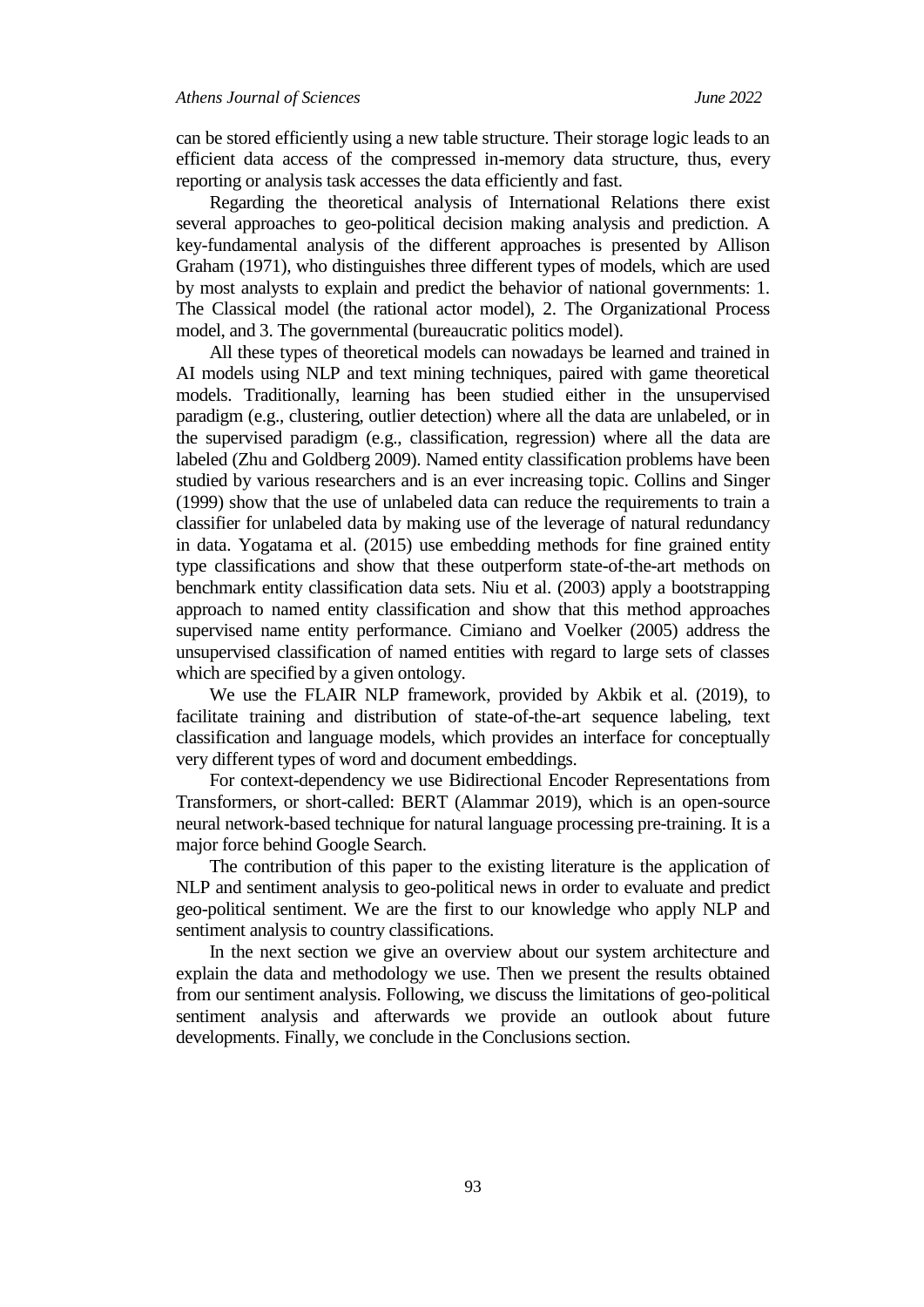# **The Architecture**

## *NLP Framework*

Sentiment analysis of a news event among countries involves two steps: (1) filter country pairs, (2) analyze the sentiment of the news event. To perform text analysis we adapt FLAIR, state-of-the-art NLP framework. The flair framework provides access to numerous machine learning techniques, specifically deep learning models, for text analysis of news headlines, speech, and embeddings. Embeddings are important since they characterize the context in which a word should be understood. Standard methods produce different embeddings for the same word depending on its contextual usage. The string "Washington" for instance would be embedded differently depending on whether the context indicates this string to be a last name or a location. While shown to be highly powerful, especially in combination with classic word embeddings, such methods require an architecture in which the output states of a trained language model (LM) are concatenated with the output of the embedding layer, thus adding architectural complexity.

Classic approaches combine classic word embeddings with character-level features trained on task data (Ma and Hovy 2016, Lample et al. 2016). To accomplish this, they use a hierarchical learning architecture in which the output states of a character-level convolutional neural network (CNN) or recurrent neural network (RNN) are concatenated with the output of the embedding layer.

A deep learning model Peters et al. (2018) is used for named entity recognition (NER), which can identify person, location, and organization from a piece of text. A semantic similarity search is performed to identify affiliation of the recognized entities with their respective countries. Finally, a sentiment analysis deep learning model is used to estimate the sentiment of the news, and categorize it as positive or negative. The results of the two steps are integrated to learn about the relations among countries.

# *Data and Methodology*

We take daily global news by utilizing newsapi.org. Due to limitations in news access we are limited to 100 news inquires per day. For our purpose we are want to focus on the 20 most geo-politically active countries in recent times. Therefore, we create our own G20-list of countries, which includes: USA, Russia, China, UK, Ukraine, Germany, India, Iran, Israel, Turkey, North Korea, South Korea, Japan, Australia, Saudi Arabia, France, Italy, Greece, Pakistan, and Indonesia.

The time frame we analyze spans from March 24, 2021, to May 23, 2021. In total, we analyze more than 7,000 news articles directly addressing the country pairs. Moreover, we analyze not only the news headline, but also the news description. This provides a much more accurate sentiment score because more words can be analyzed. The sentiment score ranges from 0 to 1. For negative sentiments we multiply the sentiment score with -1. Since it lies in the nature of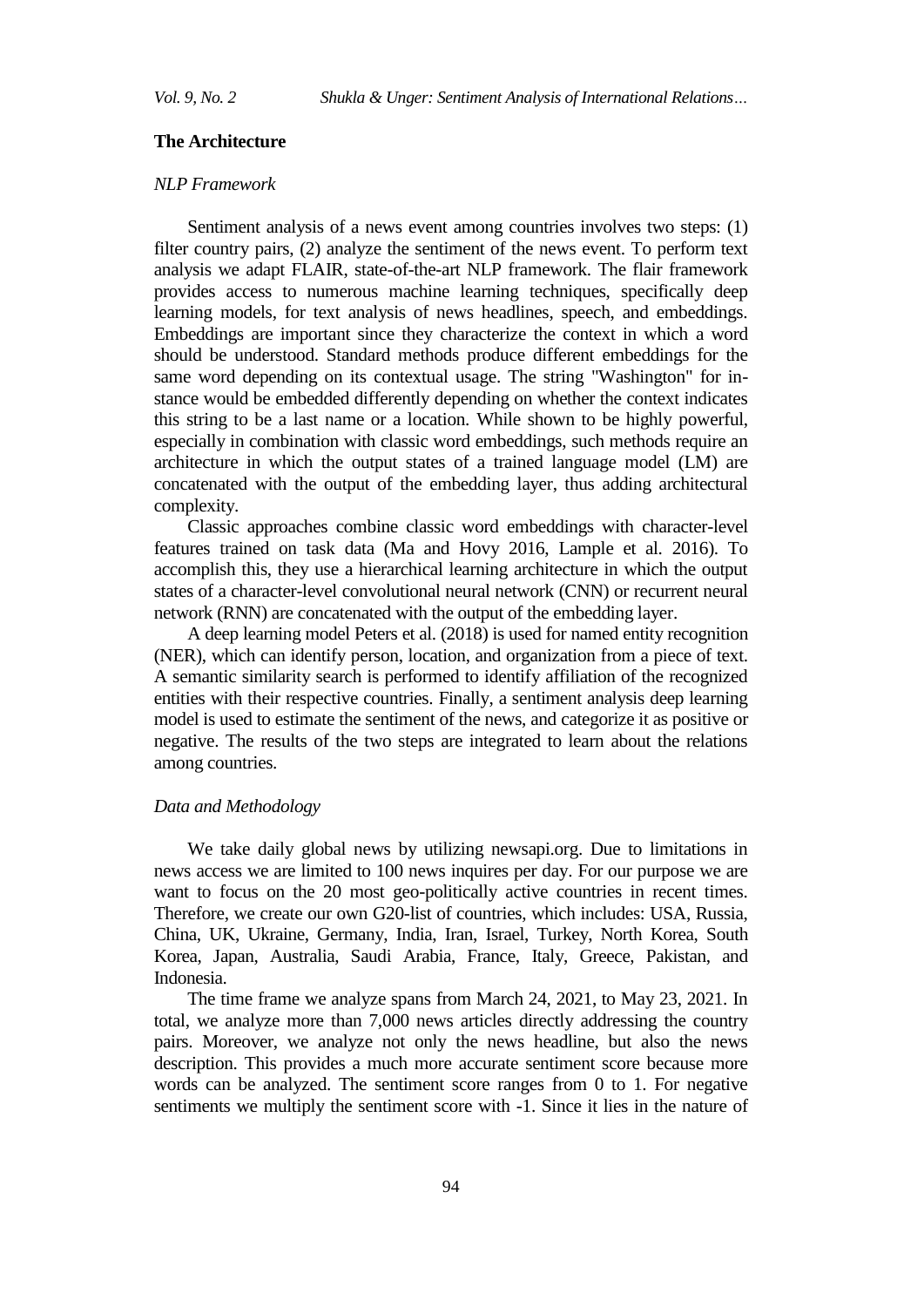political news articles that headlines and descriptions are very often similarly formulated, while BERT is trained on a variety of linguistics, the sentiment scores are very often very narrow to each other. To better distinguish the sentiment scores from each other, we perform a simple mapping using the 'tanh' function, which still returns values between 0 and 1, but stretches the values in such a way that they become more distinguishable while not changing their explanatory power.

It is important to note that the sentiment score we obtain does not reflect the severity or strength how good or bad a news is, but displays the probability that the particular news has a positive or negative sentiment. In that sense, we can derive the severity or strength of a certain news, assuming that severe events are mostly formulated in a very clear and strong way, while uncertain events or situations will most likely lead to very vague statements and news situations. Therefore we can interpret the obtained sentiment score not only as probability of its accuracy, but also as strength indicator for a positive or negative situation.

The methodology is chosen to follow a sequential process. The first step involves the filtering of news associated with a certain country pair, e.g., all news on a particular day between USA and Russia. Then this news is being scraped and analyzed by BERT to figure out the sentiment associated with this news. In case of multiple news on a day we take the average sentiment score. This value is then being mapped through the 'tanh' function. In order to generate a rolling time window we then take the average sentiment score over the past 30 days. We apply this methodology to all country pair combinations.

### **Results**

|               |            | <b>Positive</b> |            |              | <b>Negative</b> |               |                         | <b>Negative</b> |
|---------------|------------|-----------------|------------|--------------|-----------------|---------------|-------------------------|-----------------|
| Country 1     | Country 2  | Sentiment       | Country 1  | Country 2    | Sentiment       | Country 1     | Country 2               | Sentiment       |
| UK            | <b>USA</b> | 0.12            | <b>USA</b> | Russia       | $-0.07$         | Israel        | Turkey                  | $-0.30$         |
| Germanv       | <b>USA</b> | 0.40            | <b>USA</b> | China        | $-0.18$         | <b>Israel</b> | North Korea             | $-0.76$         |
| India         | <b>USA</b> | 0.34            | <b>USA</b> | Ukraine      | $-0.76$         | Israel        | South Korea             | $-0.26$         |
| <b>Israel</b> | <b>USA</b> | 0.42            | <b>USA</b> | Iran         | $-0.22$         | <b>Israel</b> | Australia               | 0.00            |
| Japan         | <b>USA</b> | 0.20            | <b>USA</b> | Turkey       | $-0.76$         | Israel        | Greece                  | $-0.41$         |
| Australia     | <b>USA</b> | 0.73            | <b>USA</b> | South Korea  | $-0.11$         | <b>Israel</b> | Pakistan                | $-0.58$         |
| France        | <b>USA</b> | 0.68            | <b>USA</b> | Italy        | $-0.59$         | Israel        | Indonesia               | $-0.63$         |
| Greece        | <b>USA</b> | 0.76            | <b>USA</b> | Pakistan     | $-0.74$         | Turkey        | Saudi Arabia            | $-0.58$         |
| <b>Israel</b> | Russia     | 0.06            | <b>USA</b> | Indonesia    | $-0.76$         | Turkey        | France                  | $-0.27$         |
| South Korea   | Russia     | 0.05            | Russia     | China        | $-0.30$         | Turkey        | Greece                  | $-0.30$         |
| Japan         | Russia     | 0.12            | Russia     | UK           | $-0.19$         | Turkey        | Indonesia               | $-0.11$         |
| France        | Russia     | 0.09            | Russia     | Ukraine      | $-0.54$         |               | North Korea South Korea | $-0.39$         |
| Italy         | Russia     | 0.30            | Russia     | Germany      | $-0.01$         | North Korea   | Japan                   | $-0.05$         |
| Greece        | Russia     | 0.75            | Russia     | India        | $-0.20$         | North Korea   | Australia               | $-0.76$         |
| Indonesia     | Russia     | 0.72            | Russia     | Iran         | $-0.38$         | South Korea   | Japan                   | $-0.06$         |
| Italy         | China      | 0.04            | Russia     | Turkey       | $-0.46$         | South Korea   | Australia               | $-0.17$         |
| Greece        | China      | 0.76            | Russia     | North Korea  | $-0.03$         | South Korea   | Indonesia               | $-0.48$         |
| Germany       | UK         | 0.10            | Russia     | Australia    | $-0.23$         | Japan         | Australia               | $-0.25$         |
| Japan         | UK         | 0.19            | Russia     | Saudi Arabia | $-0.04$         | Japan         | Pakistan                | $-0.71$         |
| Saudi Arabia  | UK         | 0.31            | Russia     | Pakistan     | $-0.53$         | France        | Italy                   | $-0.08$         |
| France        | UK         | 0.04            | China      | UK           | $-0.43$         | France        | Greece                  | $-0.06$         |
| Italy         | UK         | 0.31            | China      | Ukraine      | $-0.17$         | France        | Pakistan                | $-0.72$         |
| Australia     | Ukraine    | 0.52            | China      | Germany      | $-0.12$         |               |                         |                 |
| Italy         | Ukraine    | 0.53            | China      | India        | $-0.15$         |               |                         |                 |
| Greece        | Ukraine    | 0.75            | China      | Iran         | $-0.07$         |               |                         |                 |

**Table 1.** *Sentiment Scores for All Analyzed Country Pairs from 03/24/2021- 05/23/2021*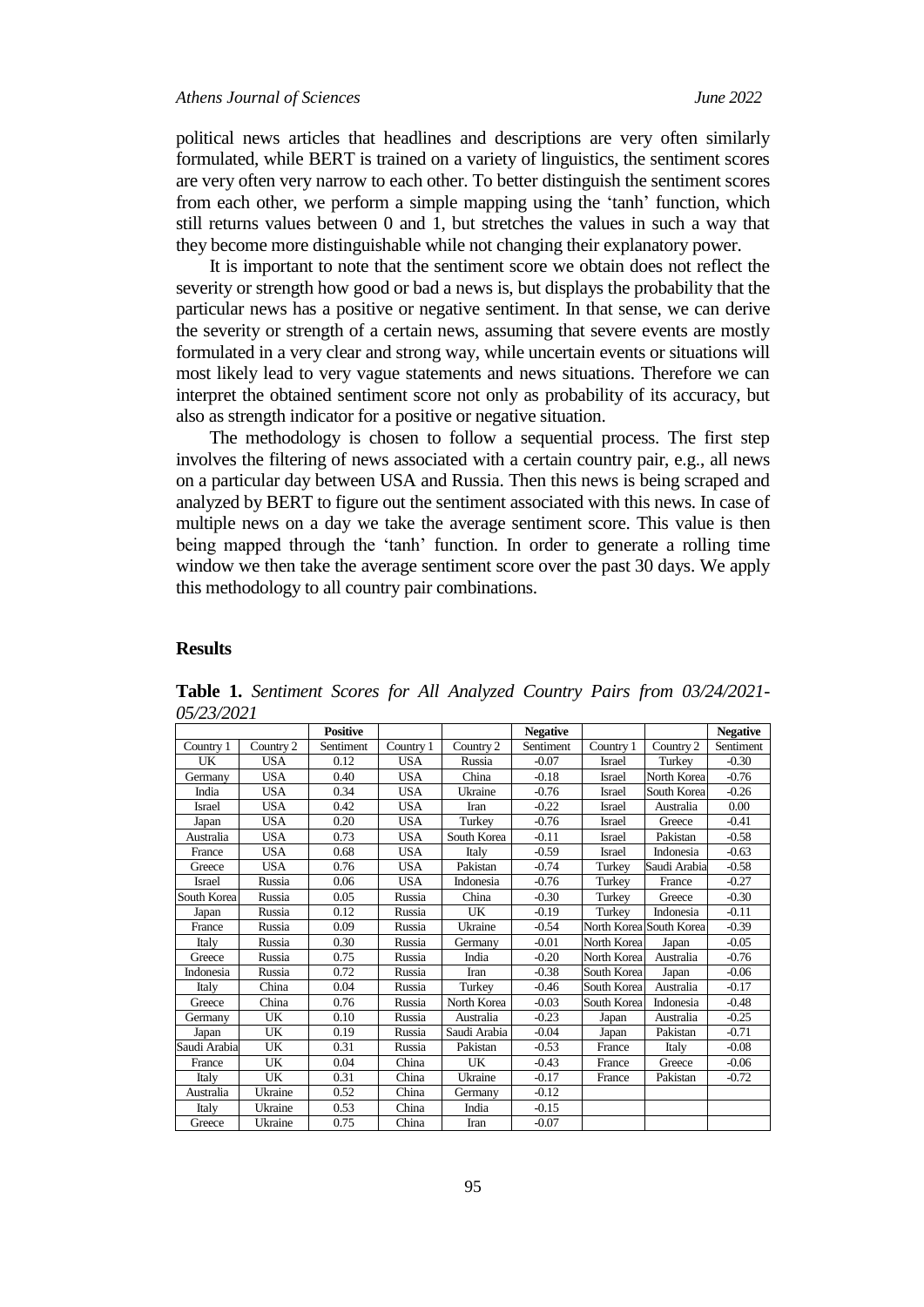# *Vol. 9, No. 2 Shukla & Unger: Sentiment Analysis of International Relations…*

| Indonesia     | Ukraine       | 0.72 | China   | Israel        | $-0.01$ |  |  |
|---------------|---------------|------|---------|---------------|---------|--|--|
| Iran          | Germany       | 0.04 | China   | Turkey        | $-0.24$ |  |  |
| <b>Israel</b> | Germany       | 0.11 | China   | North Korea   | $-0.36$ |  |  |
| Turkey        | Germany       | 0.35 | China   | South Korea   | $-0.02$ |  |  |
| South Korea   | Germany       | 0.73 | China   | Japan         | $-0.14$ |  |  |
| Japan         | Germany       | 0.48 | China   | Australia     | $-0.45$ |  |  |
| Australia     | Germany       | 0.42 | China   | Saudi Arabia  | $-0.19$ |  |  |
| Saudi Arabia  | Germany       | 0.75 | China   | France        | $-0.14$ |  |  |
| Italy         | Germany       | 0.11 | China   | Pakistan      | $-0.58$ |  |  |
| Greece        | Germany       | 0.04 | China   | Indonesia     | $-0.18$ |  |  |
| Pakistan      | Germany       | 0.75 | UK      | Ukraine       | $-0.24$ |  |  |
| Turkey        | India         | 0.13 | UK      | India         | $-0.22$ |  |  |
| South Korea   | India         | 0.17 | UK      | Iran          | $-0.63$ |  |  |
| France        | India         | 0.32 | UK      | <b>Israel</b> | $-0.32$ |  |  |
| Italy         | Iran          | 0.75 | UK      | Turkey        | $-0.45$ |  |  |
| Greece        | Iran          | 0.75 | UK      | North Korea   | $-0.70$ |  |  |
| Pakistan      | Iran          | 0.19 | UK      | South Korea   | $-0.09$ |  |  |
| Indonesia     | Iran          | 0.67 | UK      | Australia     | $-0.07$ |  |  |
| Japan         | Israel        | 0.06 | UK      | Greece        | $-0.48$ |  |  |
| Saudi Arabia  | Israel        | 0.50 | UK      | Pakistan      | $-0.72$ |  |  |
| France        | Israel        | 0.05 | UK      | Indonesia     | $-0.70$ |  |  |
| Italy         | <b>Israel</b> | 0.45 | Ukraine | Germany       | $-0.48$ |  |  |
| South Korea   | Turkey        | 0.75 | Ukraine | India         | $-0.71$ |  |  |
| Japan         | Turkey        | 0.75 | Ukraine | Iran          | $-0.74$ |  |  |
| Australia     | Turkey        | 0.36 | Ukraine | <b>Israel</b> | $-0.69$ |  |  |
| Italy         | Turkey        | 0.33 | Ukraine | Turkey        | $-0.55$ |  |  |
| Pakistan      | Turkey        | 0.58 | Ukraine | France        | $-0.44$ |  |  |
| France        | North Korea   | 0.49 | Germany | India         | $-0.05$ |  |  |
| Pakistan      | North Korea   | 0.17 | Germany | France        | $-0.16$ |  |  |
| Saudi Arabia  | South Korea   | 0.75 | India   | <b>Iran</b>   | $-0.19$ |  |  |
| France        | South Korea   | 0.75 | India   | <b>Israel</b> | $-0.04$ |  |  |
| Italy         | South Korea   | 0.75 | India   | North Korea   | $-0.48$ |  |  |
| Saudi Arabia  | Japan         | 0.06 | India   | Japan         | $-0.05$ |  |  |
| France        | Japan         | 0.44 | India   | Australia     | $-0.17$ |  |  |
| Italy         | Japan         | 0.70 | India   | Saudi Arabia  | $-0.19$ |  |  |
| Indonesia     | Japan         | 0.28 | India   | Italy         | $-0.14$ |  |  |
| Saudi Arabia  | Australia     | 0.75 | India   | Greece        | $-0.19$ |  |  |
| France        | Australia     | 0.31 | India   | Pakistan      | $-0.26$ |  |  |
| Italy         | Australia     | 0.75 | India   | Indonesia     | $-0.25$ |  |  |
| Greece        | Australia     | 0.76 | Iran    | <b>Israel</b> | $-0.55$ |  |  |
| Pakistan      | Australia     | 0.74 | Iran    | Turkey        | $-0.70$ |  |  |
| Indonesia     | Australia     | 0.32 | Iran    | North Korea   | $-0.60$ |  |  |
| France        | Saudi Arabia  | 0.75 | Iran    | South Korea   | $-0.41$ |  |  |
| Italy         | Saudi Arabia  | 0.75 | Iran    | Japan         | $-0.60$ |  |  |
| Greece        | Saudi Arabia  | 0.19 | Iran    | Australia     | $-0.18$ |  |  |
| Pakistan      | Saudi Arabia  | 0.21 | Iran    | Saudi Arabia  | $-0.40$ |  |  |
| Greece        | Italy         | 0.18 | Iran    | France        | $-0.41$ |  |  |
| Indonesia     | Pakistan      | 0.72 |         |               |         |  |  |
|               |               |      |         |               |         |  |  |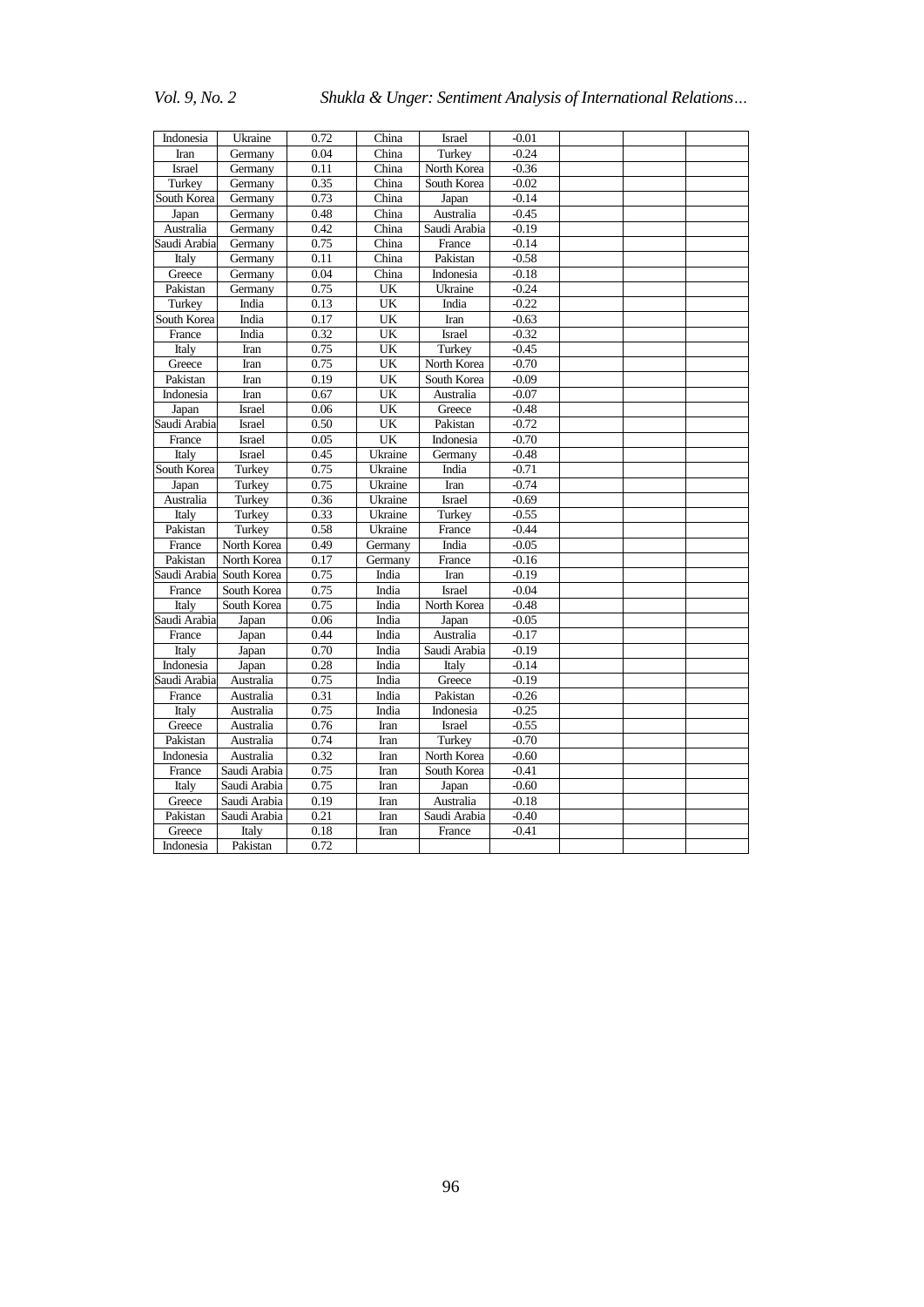**Figure 1.** *30 Day Moving Average Sentiment Score between USA and Russia from 04/23/2021-05/23/2021*



**Figure 2.** *30 Day Moving Average Sentiment Score between USA and China from 04/23/2021-05/23/2021*

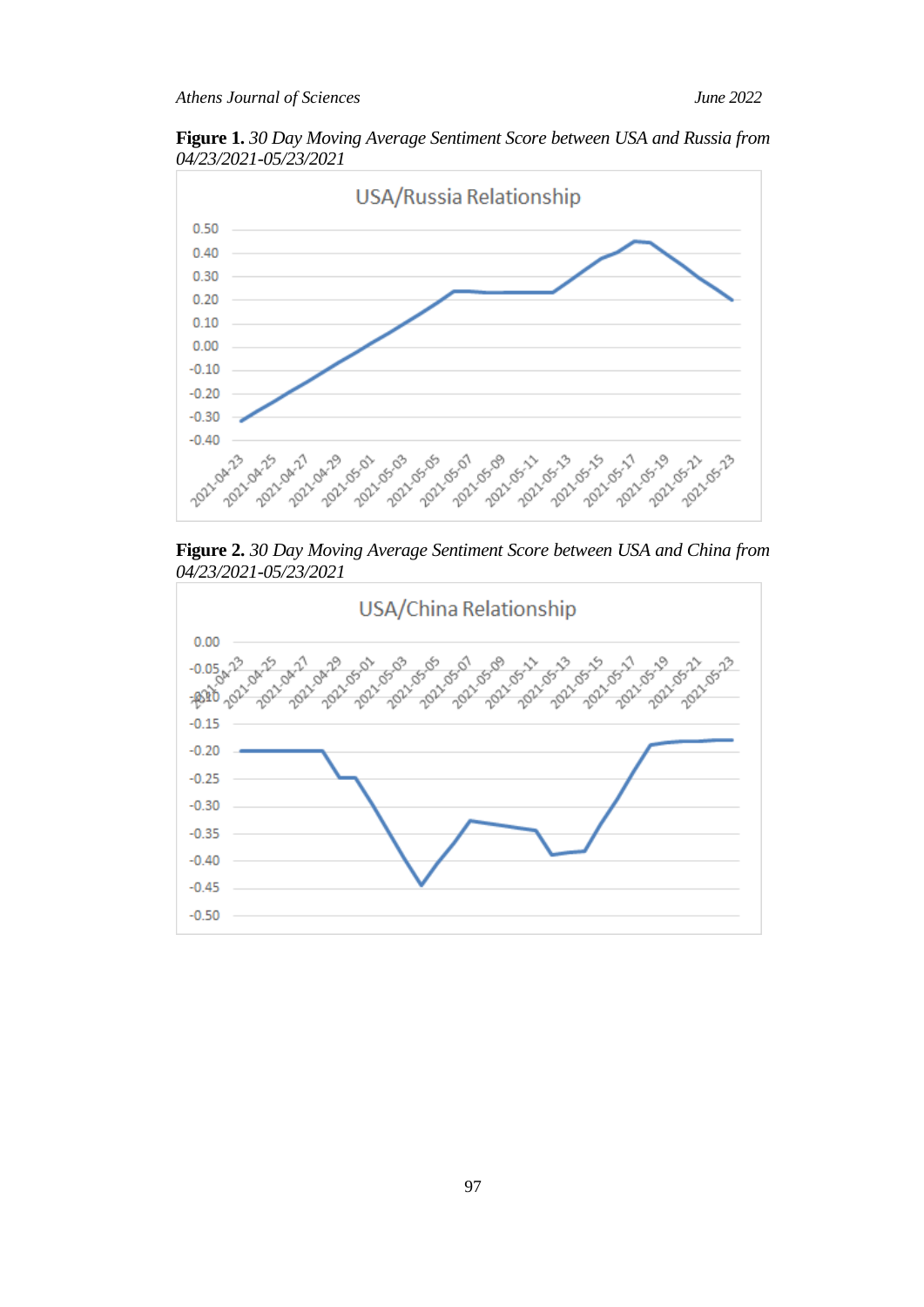**Figure 3.** *30 Day Moving Average of Sentiment Score between USA and Germany from 04/23/2021-05/23/2021*



**Figure 4.** *30 Day Moving Average Sentiment Score between Turkey and Greece from 04/23/2021-05/23/2021*

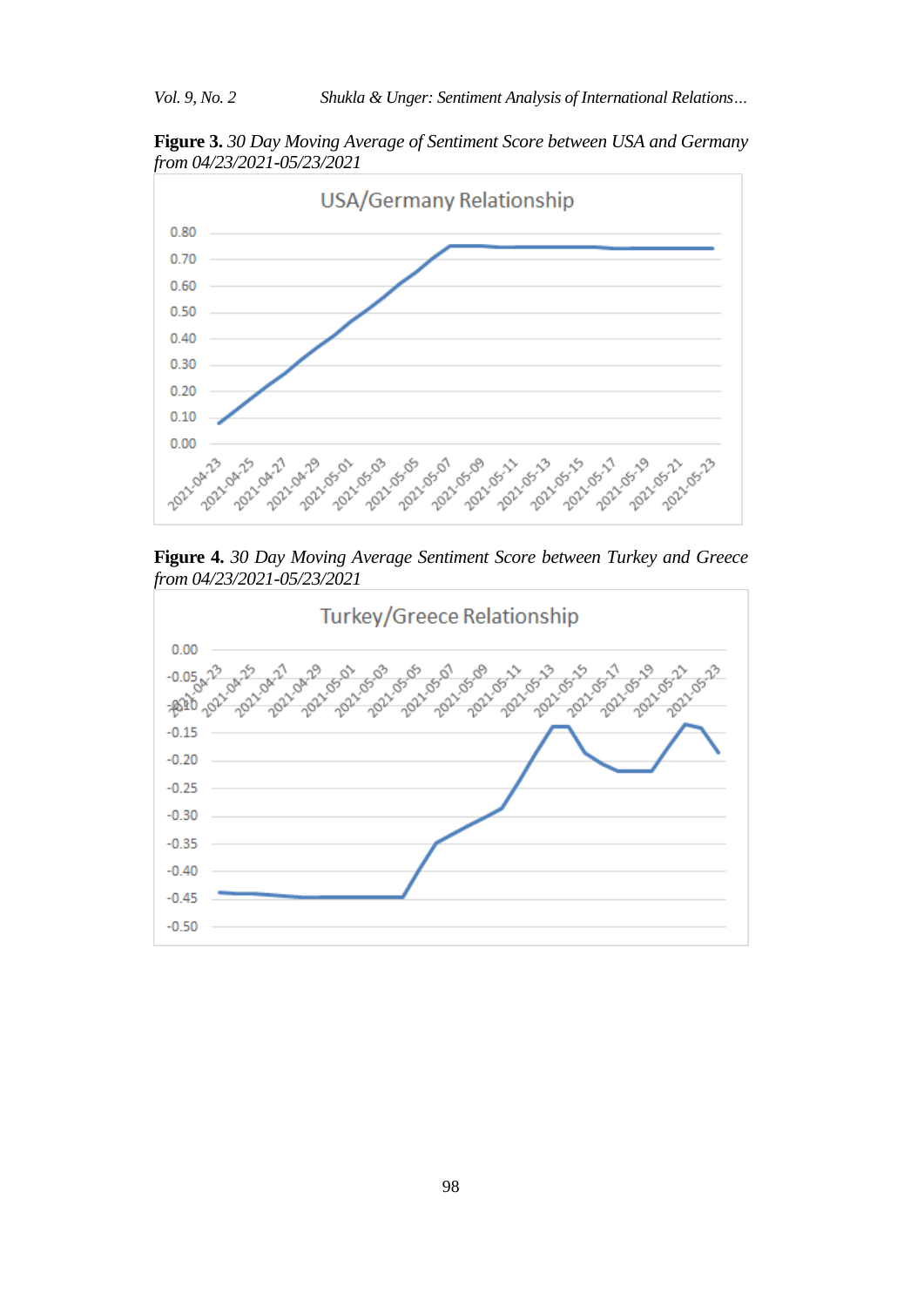**Figure 5.** *30 Day Moving Average Sentiment Score between Russia and Ukraine from 04/23/2021-05/23/2021*



**Figure 6.** *30 Day Moving Average Sentiment Score between Russia and Saudi Arabia from 04/23/2021-05/23/2021*

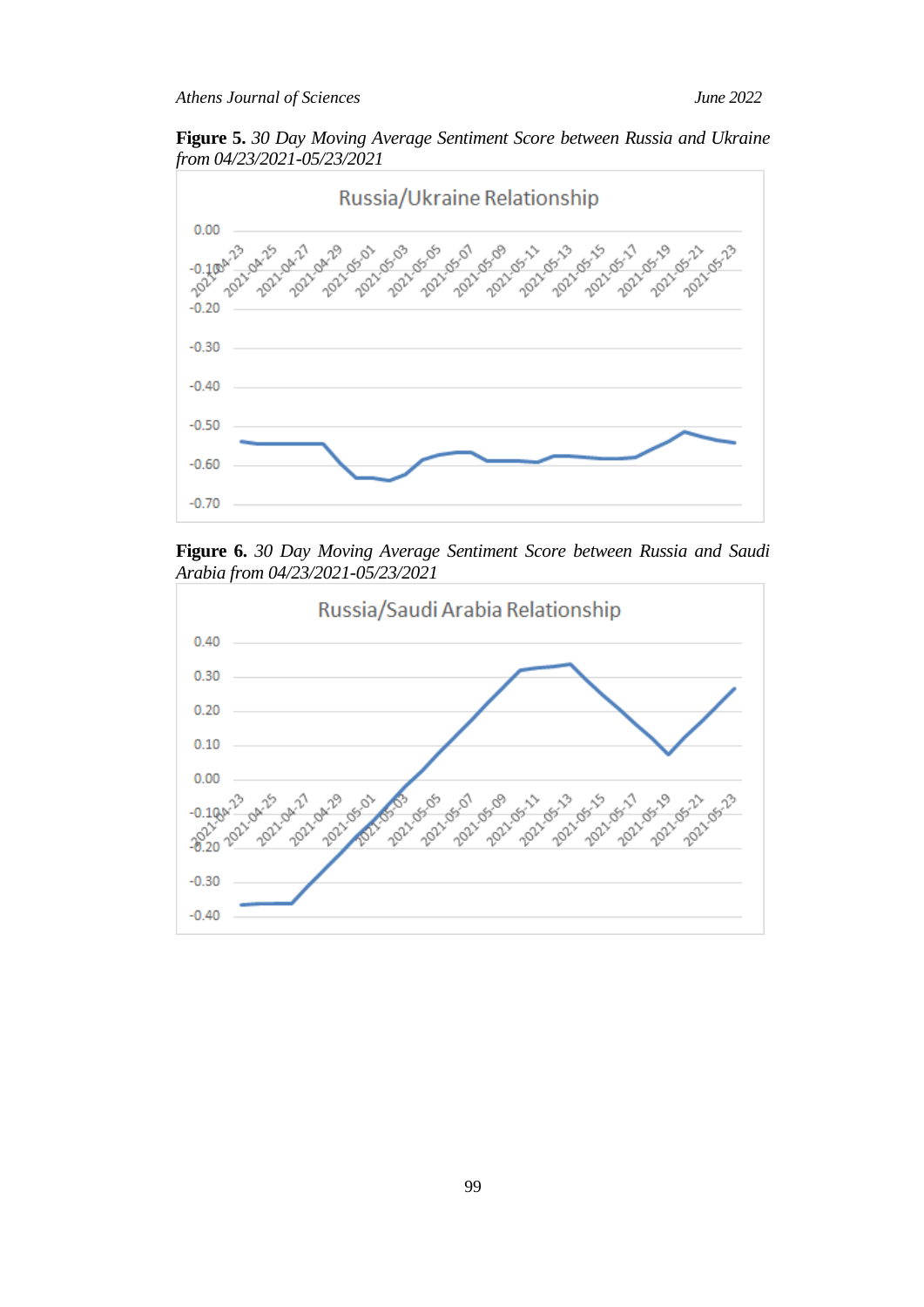**Figure 7.** *30 Day Moving Average Sentiment Score between Iran and Israel from 04/23/2021-05/23/2021.*



**Figure 8.** *30 Day Moving Average Sentiment Score between Iran and Saudi Arabia from 04/23/2021-05/23/2021*



Table 1 reports the average sentiment scores for all 20 country combinations for the time period between 03/24/2021-05/23/2021. We can see that the overall sentiment across all news concerning the relationship between all country pairs was 59.32% more negative than positive. Some of the news were close to a value of 0, indicating a high uncertainty of being correctly interpreted. However, a closer analysis of the news being scraped and processed reveals the high complexity of entity recognition and correctly associating the sentiment score with the relevant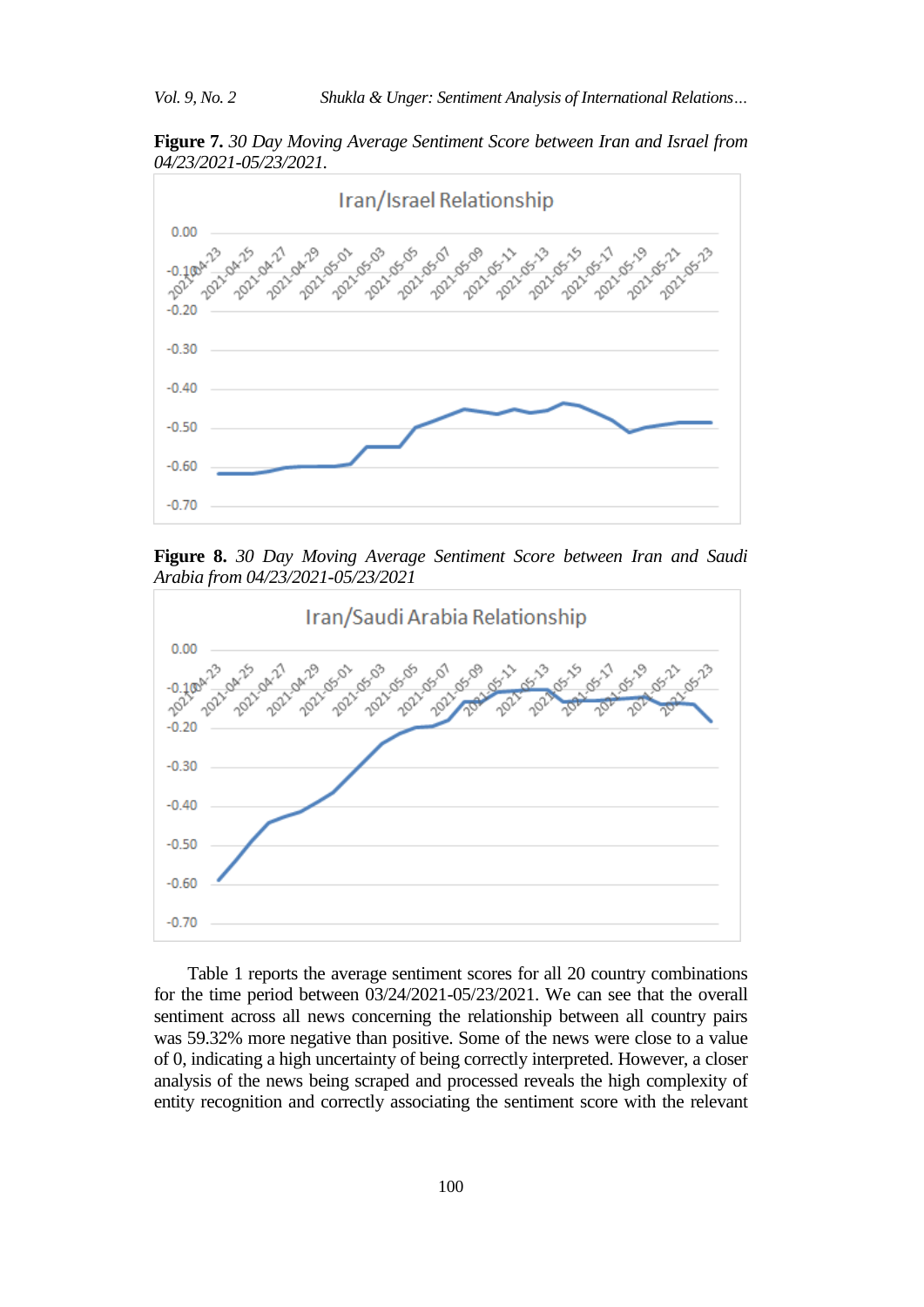entities. The high uncertainty can be mainly attributed to the complexity of semantic of language.

Figures 1-8 show the 30 day moving average development of the sentiment score between some randomly selected country pairs. We can see that for certain country pair combinations, such as Russia/Ukraine, Iran/Israel, and USA/China, the system seems to capture the correct sentiment and to reflect reality. For other country pair combinations, the sentiment is subject to a much higher uncertainty, meaning that the development of the sentiment between these country pair combinations can't be fully trusted, e.g., between USA/Germany and Russia/Saudi Arabia. One of the main reasons, which can be taken from the graphs, is the mostly linear development of the sentiment scores, which indicates that not much news was being analyzed, making the prevailing sentiment score more vulnerable to wrongly interpreted news. Nevertheless, most developments seem to reflect reality in terms of catching the positive or negative sentiment. It is very important to note again that the values do not reflect the actual condition of the sentiment between two countries, but reflect the probability, or uncertainty, that the sentiment is either positive or negative.

**Figure 9.** *Network Diagram of Negative Sentiment Relationships from 04/23/2021 -05/23/2021*



Note: Countries close to each other have a lower magnitude of negative sentiment.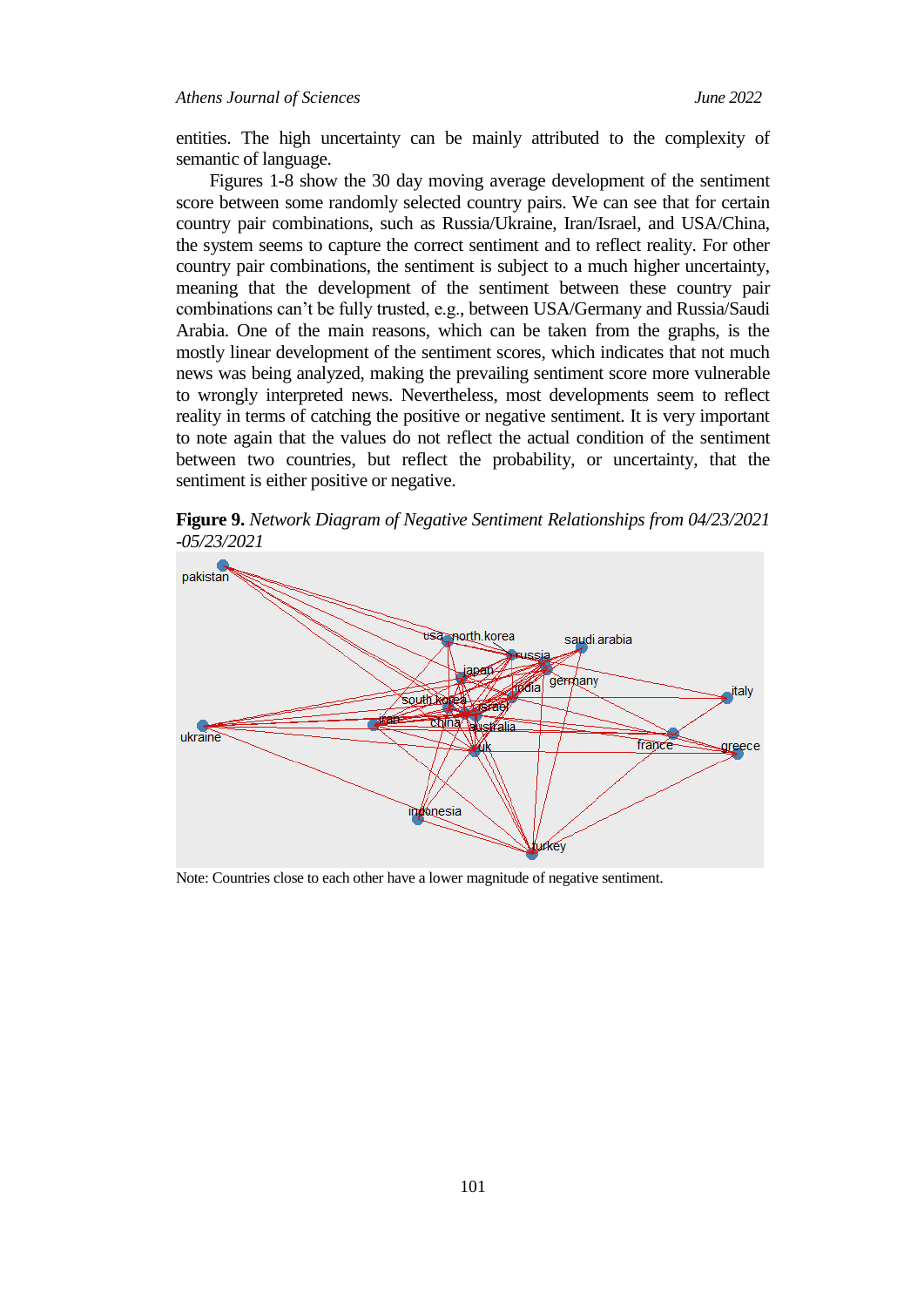**Figure 10.** *Network Diagram of Positive Sentiment Relationships from 04/23/ 2021-05/23/2021*



Note: Countries close to each other have a higher magnitude of positive sentiment.

Figures 9 and 10 show the network diagram of all negative, respectively positive sentiments between countries for our testing period from 04/23/2021- 05/23/2021. The countries with the closest distance to each other are of higher sentiment than the country pairs which are further apart. So, countries in close neighborhood are in better relationship to each other than countries with a greater distance. We can see that network diagrams are very useful to visualize the relative distance, and therefore the status of the international sentiment relation between countries. It is important to note that only country pairs which are directly connected with each other care subject of measurement. For our analyzed time period we find the relationships between e.g., Pakistan/Russia, Pakistan/USA, or Turkey/Greece to be worse than the relationships between e.g., USA/Russia, Japan/Russia, or China/USA. At the same time we can see that the relationships between e.g. France/USA, USA/Australia, or USA/Japan are better than between e.g., Ukraine/Italy, Japan/Indonesia, or Turkey/Pakistan.

### **Limitations**

General limitations of this analysis are the constraint data sources and reduced ability of entity recognition, as well as linguistic barriers coming along with the interpretation of news headlines. Improvements of the quality of the results can definitely be achieved by inclusion of more news sources and APIs, as well as the integration of more countries. Moreover, by recognition of political players such as politicians and institutions, the information basis can also be extended. We also tried to include entity name recognition, but due to linguistic barriers, such as indirect speech, irony, special characters, multiple entities, etc., the sentiment score was rather getting more distorted than improved. One key element in improving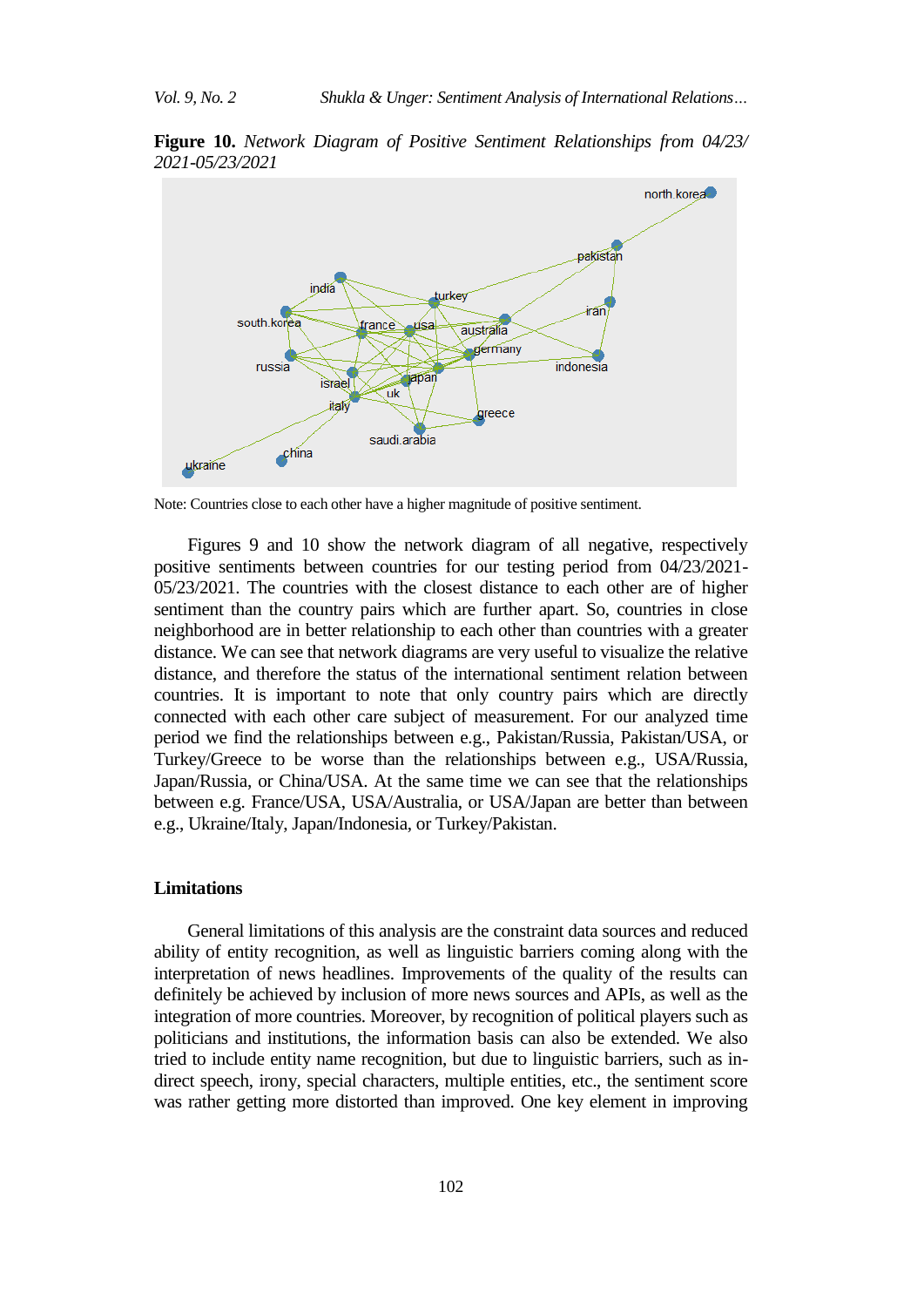international sentiment relationship measurement is the quantity of analyzed news sources. Due to the high degree of noise in news headlines and complexity of language, the degree of imperfection in news interpretation is rather high. Therefore, a high number of news inputs will smooth out the random noise effect and provide rather accurate trends and relative sentiment differences, following the logic of the law of large numbers.

To provide an example: The relationship between USA and Russia was negatively determined with a sentiment score of -0.5621 on 04/03/2021 by the following news: "USA vs. Russia: Who would have won a Cold War naval conflict?", by Robert Farley on nationalinterest.org. We can see that this news was certainly not related to an active development, but rather reflected the prevailing negative sentiment be- tween the two countries. However, to determine the current sentiment, we would need more news. The problem is that by broadening the news basis dilutes the relevance of the posts, while a stricter filtering reduces the number of potentially analyzed articles, which will again have a negative effect on the accuracy of deter- mining the current sentiment score. Nevertheless, a more accurate filtering seems to dominate the need of increasing the quantity of news.

However, there are certainly single news headlines which are being analyzed correctly, e.g., on 05/02/2021, the system returned a negative sentiment score of - 0.6884 between Russia and Ukraine by the following news: "How Russia tested power grid attacks in Ukraine", published by CBS news. The question in determining the accuracy of the current sentiment between two countries depends therefore very heavily on the ratio between correct, or relevant news to incorrect, or irrelevant news.

### **Future Developments**

NLP is not a new concept for various kinds of applications. However, in the sphere of international relations, it hasn't been well established yet due to its technical limitations. Nevertheless, the technological development is progressing at an unprecedented level and can be expected to increase at an exponential rate. Recent developments allow insights in future developments, and thus, what role NLP will play in the future development of international relations itself.

Interestingly, Schrodt (1991) already mentioned in 1991 that the AI/ International Relations (IR) community is characterized by a healthy level of internal debate. He lays out some perspective on the concepts used in AI/IR. O'Connor et al. (2013) describe a new probabilistic model for extracting events between major political actors from news corpora. They recover expert-assigned event class valences, and detect real-world conflicts to evaluate the model's performance on political science benchmarks. Their research shows that the direction NLP might be heading towards will be an Intelligence Augmentationrelated one. In contrast to Artificial Intelligence works to augment human intelligence and support it in their decision-making functions. This means that while NLP will become more and more powerful in its speed and capacities to capture the content and meaning of published news, statements, and political texts,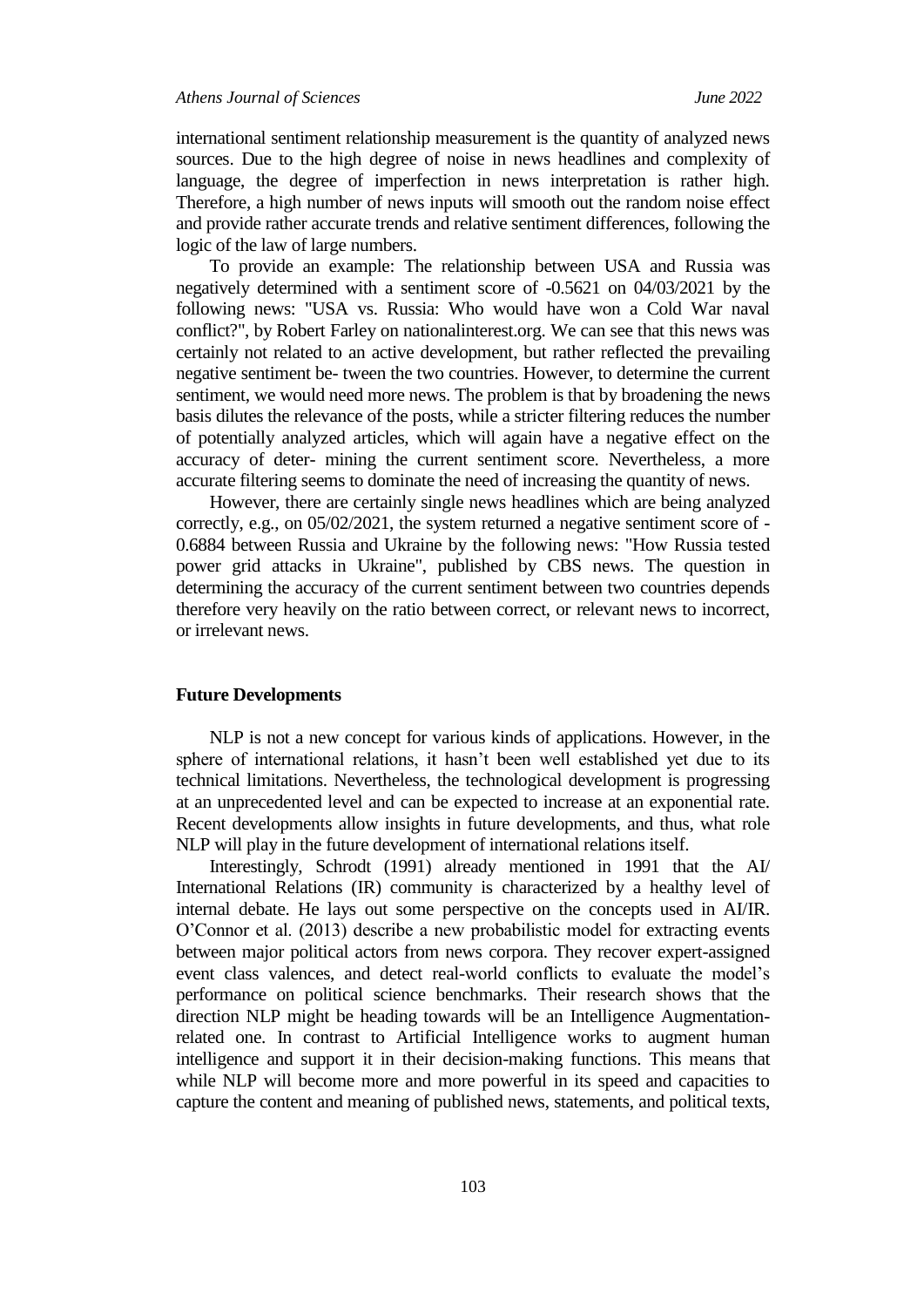human experts will always need to be at the last stage to interpret and set the insights gained from NLP into policies or action. This is at the same time not only a sufficient but also a necessary condition due to security reasons as it might not be in humanity's interest if countries' defense systems react to a machine-read and interpreted news article without human supervision.

Another future development of NLP concerning International Relations is the sphere of pattern-based biomedical relation extraction systems. After the occurrence of a world-wide pandemic, the necessity of global communication and inter- action got in the focus of countries' governments and authorities. NLP will play a crucial role in developing faster response systems and promotion of international co- operation, not only in the bio-medical sphere, but also in the coordination of global policies. Peng et al. (2014) already provided a novel framework to facilitate the development of a pattern-based biomedical relation extraction system which aims to identify designated relations among biological entities reported in literature. Such kind of functionality will be brought up to a level such that it can be incorporated into direct policy coordination for intergovernmental responses.

Moreover, NLP has a huge potential to capture trends and deduct future impacts of social developments such as preferences, concerns, and latent wishes of society. Already nowadays, bots and other tools are able to communicate with humans and process their feedback and reactions. This data is then being used to optimize search profiles, detect and reveal social networks, and utilize it for commercial or national defense purposes. Wiedemann (2016) lays out potential text Mining applications for Qualitative Data Analysis in the Social Sciences. In International Relations, such detection of network profiles will be made possible by progressing NLP technology, using machine learning algorithms, smart technology and real time interactive surveillance and response protocols, such as enabled by 5G.

In general, future technological advances will enable governments and other political institutions to utilize NLP and text mining in such a way that the management of the political process will be optimized.

# **Conclusion**

In this paper we present a deep learning neural network NLP approach for analyzing geo-political news and building a relational network structure to interpret and measure international relations. Our approach is to search for 20x20 country pair-related news through newsapi.org and then utilize BERT, the NLP engine used to optimize google search, to retrieve the sentiment between each country pair. We track each day's sentiment score for all country pair combinations and aggregate it for all country pairs over a 30-day rolling time window for 30 days.

We find that measuring international relations through NLP has a huge potential as already simple entity classifications and sentiment measurements seem to capture the real sentiment of international relations. The question is of course,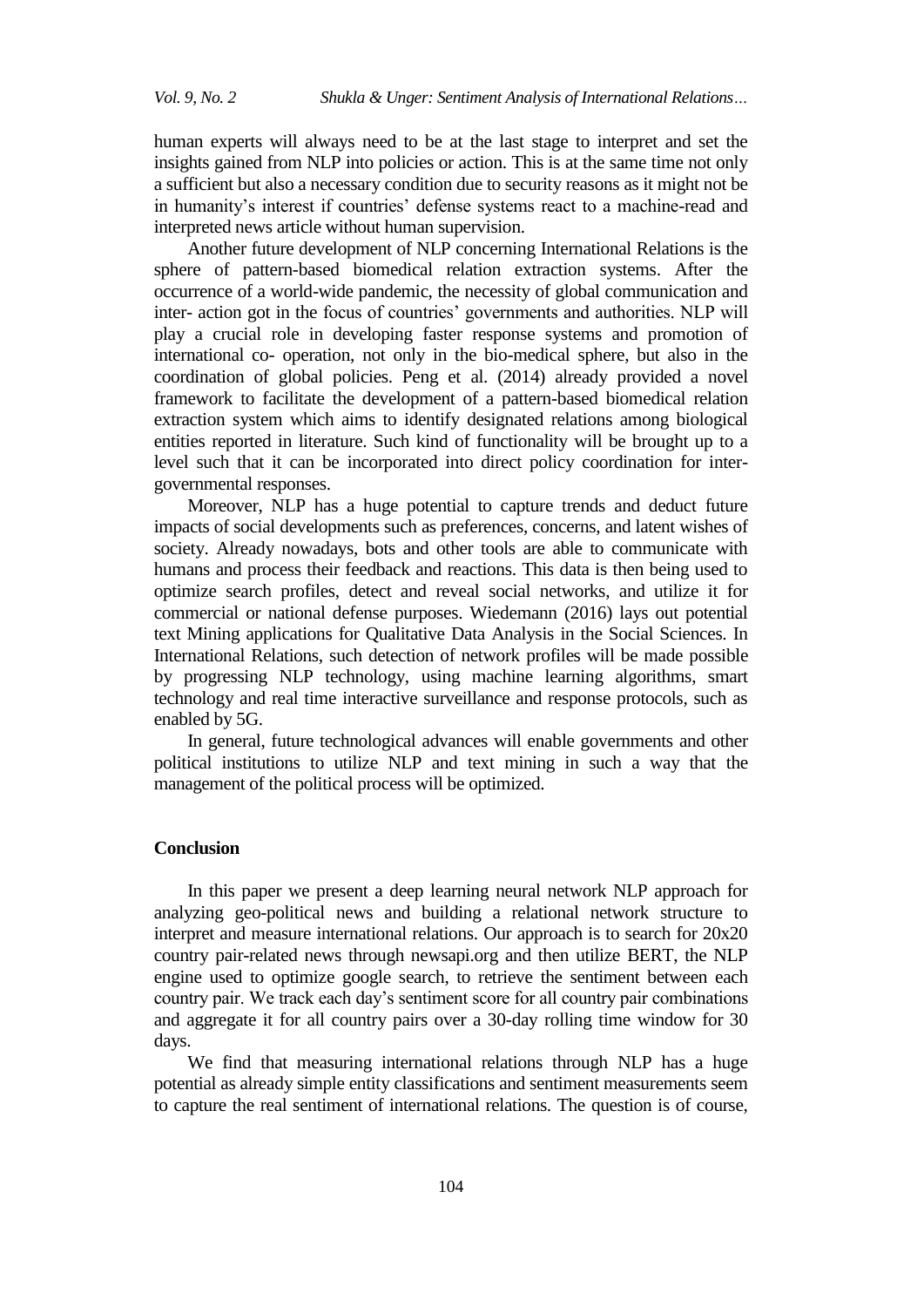what the real sentiment is. There is no precise answer to this question, but observers of international relations have a sense if certain relationships are more positive or negative, and which development each relationship takes. Besides very useful information that can be extracted, such as the relation between positive to negative news world-wide, or country-pair specific, the certainty of the sentiment and the relative level of sentiment compared to other countries can also be revealed by construction of a network structure. The implications of such insights are very useful to any player in international or domestic politics, as certain trends can be made visible, and the impact of possible policy or event scenarios can be measured. Despite the impressive realistic mapping of international scenarios using a very limited news access, certain general limitations could be detected such as the trade-off between broadening the news basis and narrowing it down. Broadening the news basis allows the system to analyze more news. Due to the high error rate in measuring single news headlines, due to linguistic and semantic reasons, as well as the high complexity of detecting the relationship between multiple entities mentioned in one and the same news headline, a high rate of incoming news is necessary to capture the correct trend. Contrary, with increasing the inflow of scraped news headlines, the degree of noise increases proportionally, meaning that more irrelevant news is being processed, which can significantly skew the sentiment score.

Therefore, our key finding is that the driver of quality of international relationship sentiment forecasting is the relationship between quantity and quality of scraped news. While the increase of quantity of scraped news increases the probability for detecting the correct trend, it adds noise at the same time. This calls for an increase in quality of scraped news. But an increase in the quality of news automatically reduces the quantity of relevant news and makes therefore the sentiment score more vulnerable to changes in semantics. The most accurate real mapping of the sentiment score at a time t of international relations can thus be defined by

$$
SC_t = max_Q min_N (Q_i, N_i),
$$
\n(1)

where  $Q_i$  is the quantity of news being analyzed for country pair i,  $N_i$  is the noise generated by the news of country pair i, measured by its relevance.

### **References**

- Akbik A, Bergmann T, Blythe D, Rasul K, Schweter S, Vollgraf R (2019) FLAIR: an easyto-use framework for state-of-the-art NLP. In *Proceedings of the 2019 Conference of the North American Chapter of the Association for Computational Linguistics (Demonstrations)*, 54*–*59.
- Alammar J (2019, November 26) *A visual guide to using BERT for the first time*. Retrieved from: [https://jalammar.github.io/a-visual-guide-to-using-bert-for-](https://jalammar.github.io/a-visual-guide-to-using-bert-for-%20the-first-time/) the-first[time/.](https://jalammar.github.io/a-visual-guide-to-using-bert-for-%20the-first-time/) [Accessed 25 May 2021]
- Allison Graham T (1971) *Essence of decision, explaining the Cuban missile crisis*. 12th Printing. Harvard University.